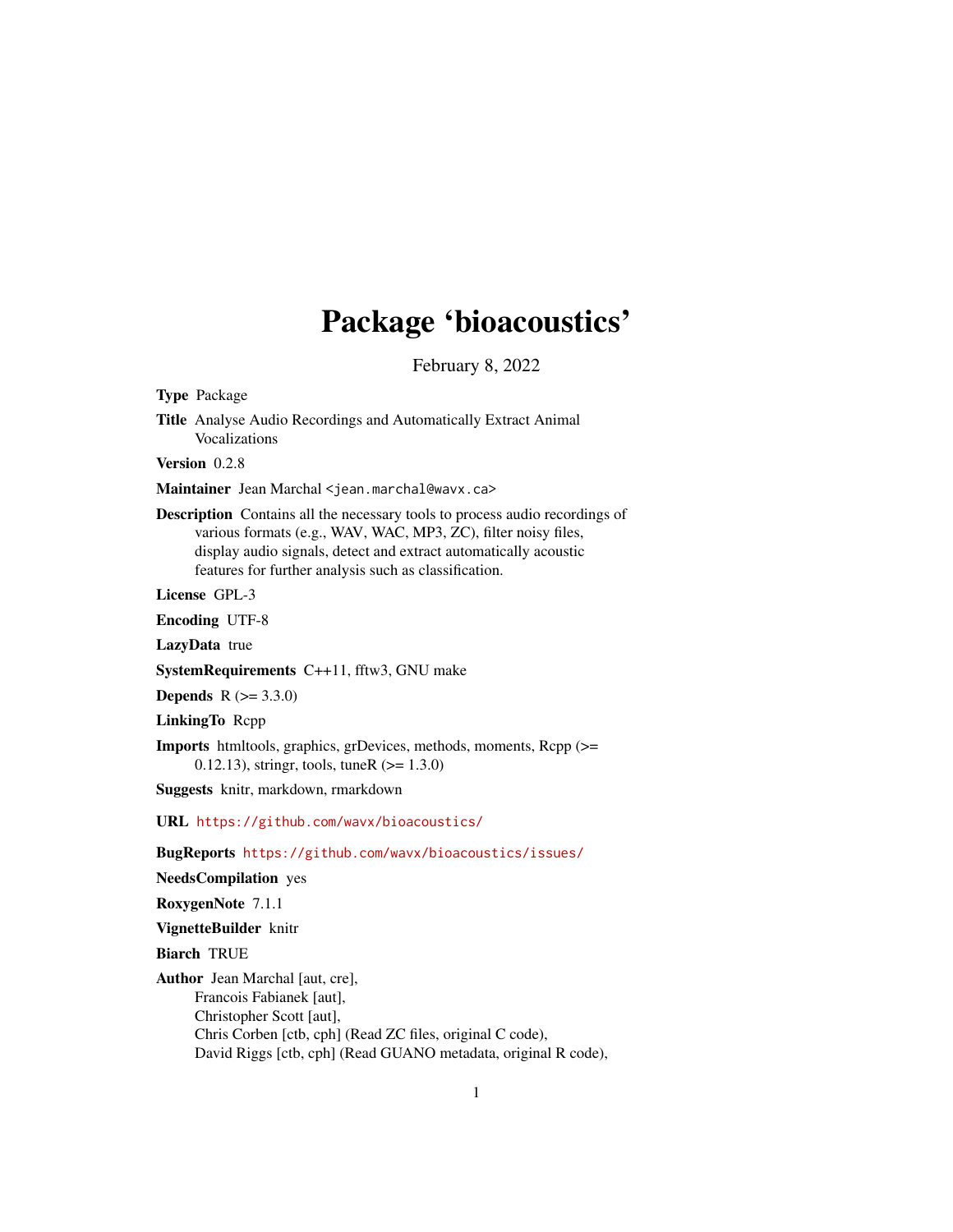<span id="page-1-0"></span>Peter Wilson [ctb, cph] (Read ZC files, original R code), Wildlife Acoustics, inc. [ctb, cph] (Read WAC files, original C code), Jordan Biserkov [ctb], WavX, inc. [cph]

Repository CRAN

Date/Publication 2022-02-08 15:30:10 UTC

# R topics documented:

|       | bioacoustics-package $\ldots \ldots \ldots \ldots \ldots \ldots \ldots \ldots \ldots \ldots \ldots \ldots$ |                          |
|-------|------------------------------------------------------------------------------------------------------------|--------------------------|
|       |                                                                                                            | $\overline{\phantom{a}}$ |
|       |                                                                                                            | - 6                      |
|       |                                                                                                            |                          |
|       |                                                                                                            |                          |
|       |                                                                                                            |                          |
|       |                                                                                                            |                          |
|       |                                                                                                            |                          |
|       |                                                                                                            |                          |
|       |                                                                                                            |                          |
|       |                                                                                                            |                          |
|       |                                                                                                            |                          |
|       |                                                                                                            |                          |
|       |                                                                                                            |                          |
|       |                                                                                                            |                          |
|       |                                                                                                            |                          |
| Index |                                                                                                            | 19                       |

bioacoustics-package *bioacoustics: detect and extract automatically acoustic features in Zero-Crossing files and audio recordings*

# Description

bioacoustics contains all the necessary functions to read Zero-Crossing files and audio recordings of various formats, filter noisy files, display audio signals, detect and extract automatically acoustic features for further analysis such as species identification based on classification of animal vocalizations.

# Details

bioacoustics is subdivided into three main components:

- Read, write and manipulate acoustic recordings.
- Display what's inside acoustic recordings, whether to plot or just extract metadata.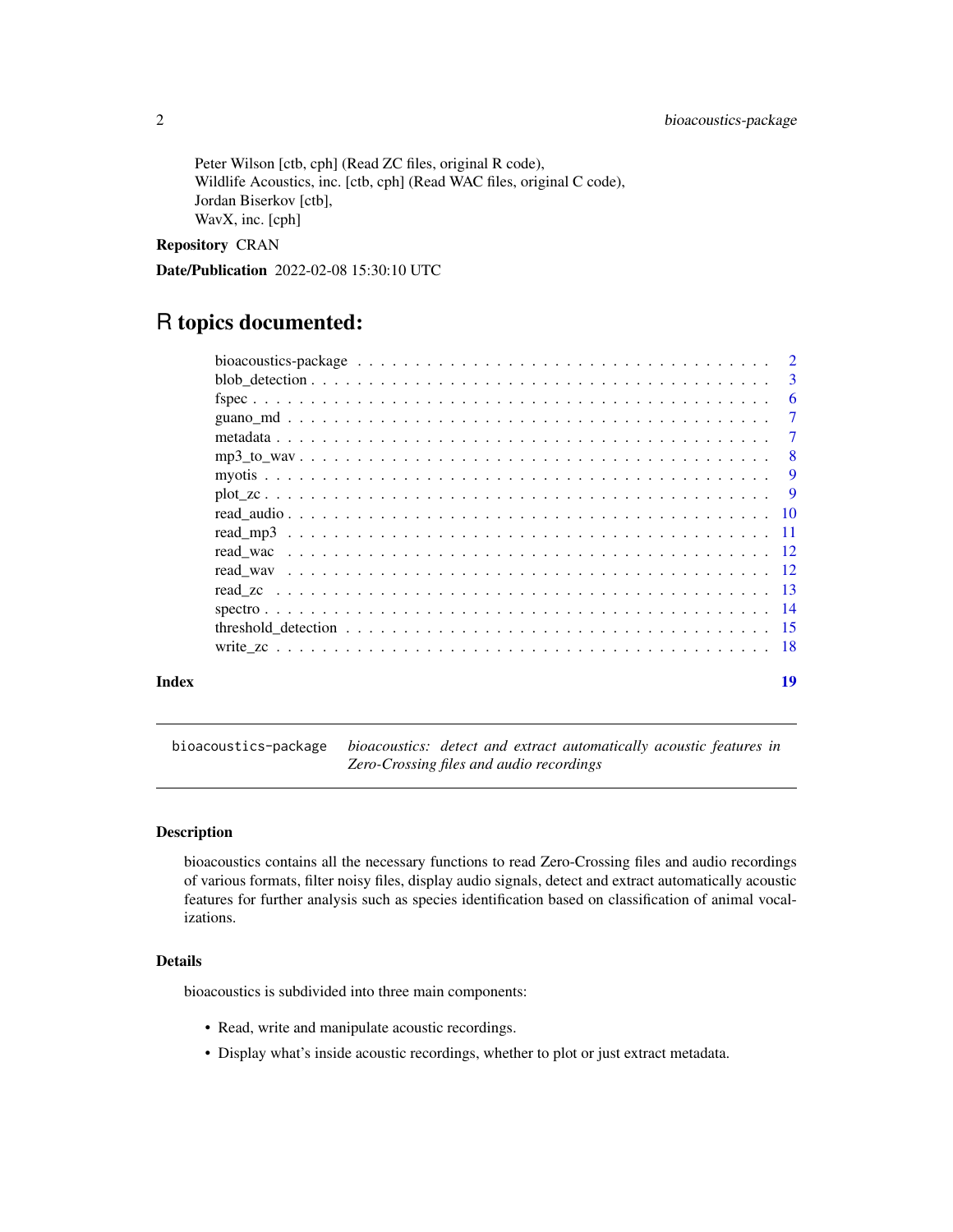# <span id="page-2-0"></span>blob\_detection 3

• Analyse audio recordings in batch in search of specific vocalizations and extract acoustic features.

To learn more about bioacoustics, start with the introduction vignette: 'vignette("introduction", package = "bioacoustics")'

#### Author(s)

Maintainer: Jean Marchal <jean.marchal@wavx.ca>

Authors:

- Francois Fabianek <francois.fabianek@wavx.ca>
- Christopher Scott

Other contributors:

- Chris Corben <chris@hoarybat.com> (Read ZC files, original C code) [contributor, copyright holder]
- David Riggs <driggs@myotisoft.com> (Read GUANO metadata, original R code) [contributor, copyright holder]
- Peter Wilson <peter@peterwilson.id.au> (Read ZC files, original R code) [contributor, copyright holder]
- Wildlife Acoustics, inc. (Read WAC files, original C code) [contributor, copyright holder]
- Jordan Biserkov [contributor]
- WavX, inc. [copyright holder]

#### See Also

Useful links:

- <https://github.com/wavx/bioacoustics/>
- Report bugs at <https://github.com/wavx/bioacoustics/issues/>

| blob detection | Blob detection of a region of interest into a spectrographic represen- |
|----------------|------------------------------------------------------------------------|
|                | <i>tation of the recording</i>                                         |

# Description

This function is a modified version of the Bat classify software developed by Christopher Scott (2014). It combines several algorithms for detection, filtering and audio feature extraction.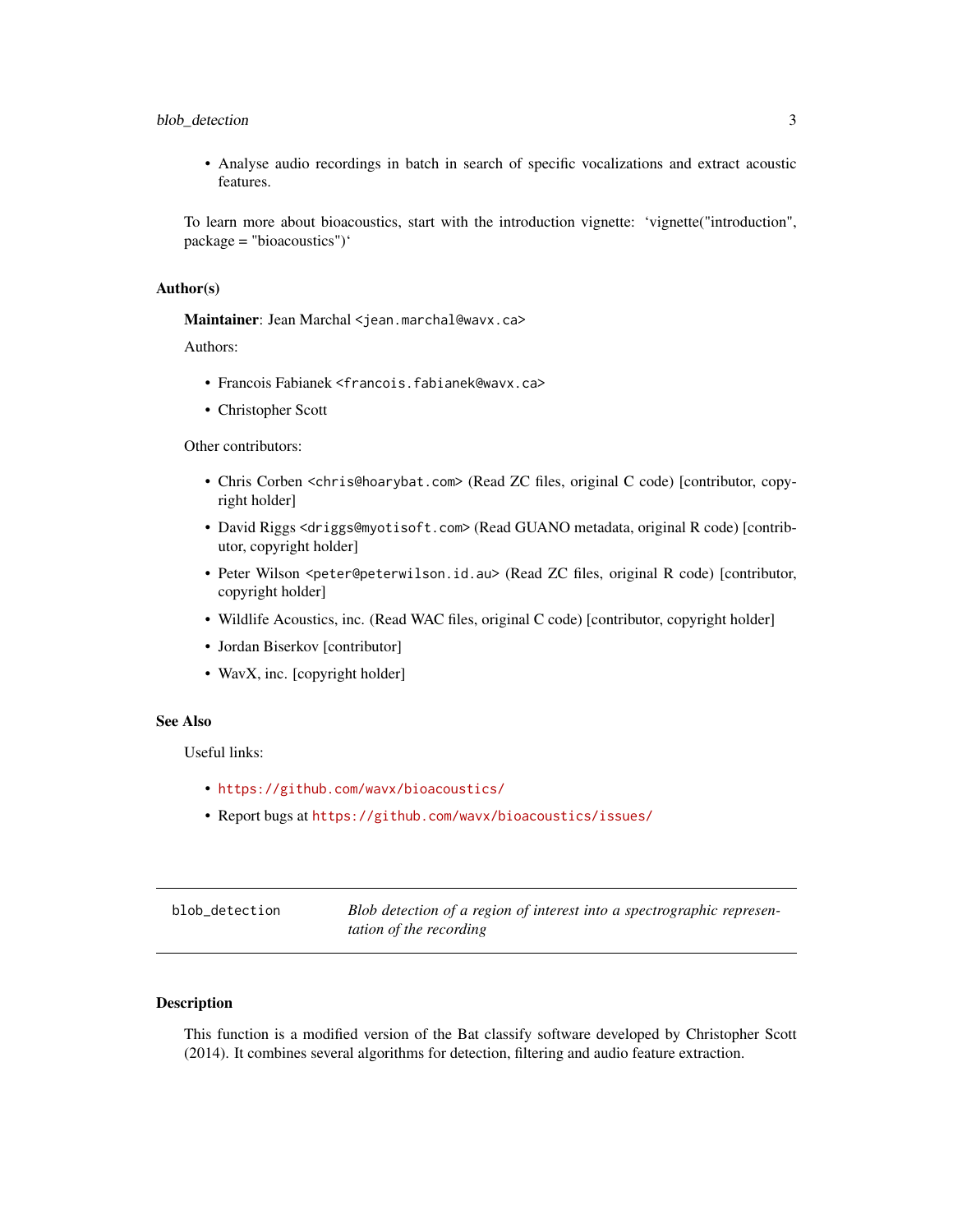# Usage

```
blob_detection(
 wave,
  channel = "left",
  time\_exp = 1,
 min\_dur = 1.5,
 max_dur = 80,
 min\_area = 40,
 min_TBE = 20,
 max_TBE = 1000,EDG = 0.9,
 LPF,
 HPF = 16000,FFT\_size = 256,
 FFT_overlap = 0.875,
 blur = 2,
 bg\_substract = 20,
  contrast_boost = 20,
  settings = FALSE,
  acoustic_feat = TRUE,
 metadata = FALSE,spectro_dir = NULL,
  time_scale = 0.1,
  ticks = TRUE
)
```

| wave       | either a path to a file, or a Wave object.                                                                                                                                                                                        |
|------------|-----------------------------------------------------------------------------------------------------------------------------------------------------------------------------------------------------------------------------------|
|            | Audio files will be automatically decoded internally using the function read_audio.                                                                                                                                               |
| channel    | character. Channel to keep for analysis in a stereo recording: 'left' or 'right'.<br>Do not need to be specified for mono recordings, recordings with more than two<br>channels are not yet supported. Default setting is 'left'. |
| time_exp   | integer. Time expansion factor of the recording. Set to 1 for real-time recording<br>or above for time expanded recording. Default setting is 1.                                                                                  |
| min_dur    | numeric. Minimum duration threshold in milliseconds (ms). Extracted audio<br>events shorter than this threshold are ignored. Default setting is 1.5 ms.                                                                           |
| max_dur    | numeric. Maximum duration threshold in milliseconds (ms). Extracted audio<br>events longer than this threshold are ignored. The default setting is 80 ms.                                                                         |
| min_area   | integer. Minimum area threshold in number of pixels. Extracted segments with<br>an area shorter than this threshold are discarded. Default setting is 40 pixels.                                                                  |
| $min\_TBE$ | numeric. Minimum time window between two audio events in milliseconds<br>(ms). If the time interval between two successive audio events is shorter than<br>this window, they are ignored. The default setting is 20 ms.           |
| $max_TBE$  | numeric. Maximum time window between two audio events in milliseconds<br>(ms). If the time interval between two successive audio events is longer than<br>this window, they are ignored. The default setting is 1000 ms.          |

<span id="page-3-0"></span>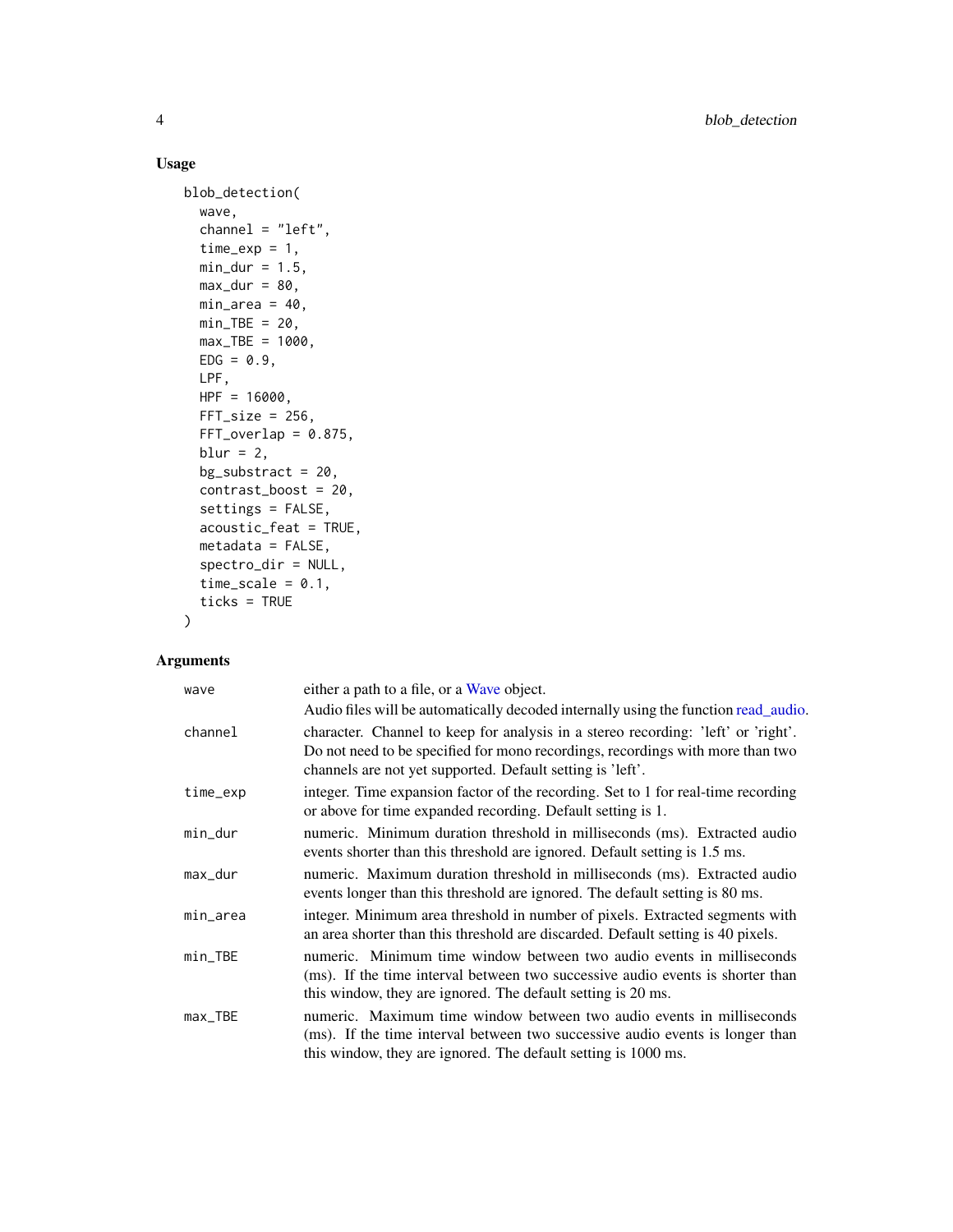| <b>EDG</b>    | numeric. Exponential Decay Gain from 0 to 1. Sets the degree of temporal<br>masking at the end of each audio event. This filter avoids extracting noise or<br>echoes at the end of the audio event. The default setting is 0.996.                                                                                                                            |
|---------------|--------------------------------------------------------------------------------------------------------------------------------------------------------------------------------------------------------------------------------------------------------------------------------------------------------------------------------------------------------------|
| <b>LPF</b>    | integer. Low-Pass Filter (Hz). Frequencies above the cutoff are greatly attenu-<br>ated. Default is set internally at the Nyquist frequency of the recording.                                                                                                                                                                                                |
| <b>HPF</b>    | integer. High-Pass Filter (Hz). Frequencies below the cutoff are greatly atten-<br>uated. Default setting is 16000 Hz. A default of 1000 Hz is recommended for<br>most bird vocalizations.                                                                                                                                                                   |
| FFT_size      | integer. Size of the Fast Fourrier Transform (FFT) window. Default setting is<br>256.                                                                                                                                                                                                                                                                        |
| FFT_overlap   | numeric. Percentage of overlap between two FFT windows (from 0 to 1). De-<br>fault setting is 0.875.                                                                                                                                                                                                                                                         |
| blur          | integer. Gaussian smoothing function for blurring the spectrogram of the audio<br>event to reduce image noise. Default setting is 2.                                                                                                                                                                                                                         |
| bg_substract  | integer. Foreground extraction with a mean filter applied on the spectrogram of<br>the audio even for image denoising. Default setting is 20.                                                                                                                                                                                                                |
|               | contrast_boost integer. Edge contrast enhancement filter of the spectrogram of the audio event<br>to improve its apparent sharpness. Default setting is 20.                                                                                                                                                                                                  |
| settings      | logical. TRUE or FALSE. Save on a list the parameters set with the threshold_detection<br>function. Default setting is FALSE.                                                                                                                                                                                                                                |
| acoustic_feat | logical. TRUE or FALSE. Extracts the acoustic and signal quality parameters from<br>each audio event in a data frame. The sequences of smoothed amplitude (dB)<br>and frequency (Hz) bins of each audio event, temporal values (in ms) of the<br>beginning and the end of each audio event are also extracted in separate lists.<br>Default setting is TRUE. |
| metadata      | logical. TRUE or FALSE. Extracts on a list the metadata embedded with the Wave<br>file GUANO metadata extraction is not -yet- implemented. Default setting is<br>FALSE.                                                                                                                                                                                      |
| spectro_dir   | character (path) or NULL. Generate an HTML page with the spectrograms num-<br>bered by order of detection in the recording. Spectrograms are generated as<br>individual .PNG files and stored in the 'spectro_dir/spectrograms' subdirectory.<br>The R working directory is used if spectro_dir is NULL. spectro_dir is set to<br>NULL by default.           |
| time_scale    | numeric. Time resolution of the spectrogram in milliseconds (ms) per pixel<br>( $px$ ). Default setting is 0.1 ms for bat echolocation calls. A default of 2 ms/ $px$<br>is recommended for most bird vocalizations.                                                                                                                                         |
| ticks         | either logical or numeric. If TRUE tickmarks are drawn on the (frequency) y-axis<br>and their positions are computed automatically. If numeric, sets the lower and<br>upper limits of the tickmarks and their interval (in Hz). Default setting is TRUE.                                                                                                     |

# Examples

```
data(myotis)
Output <- blob_detection(myotis, time_exp = 10, contrast_boost = 30, bg_substract = 30)
Output$data
```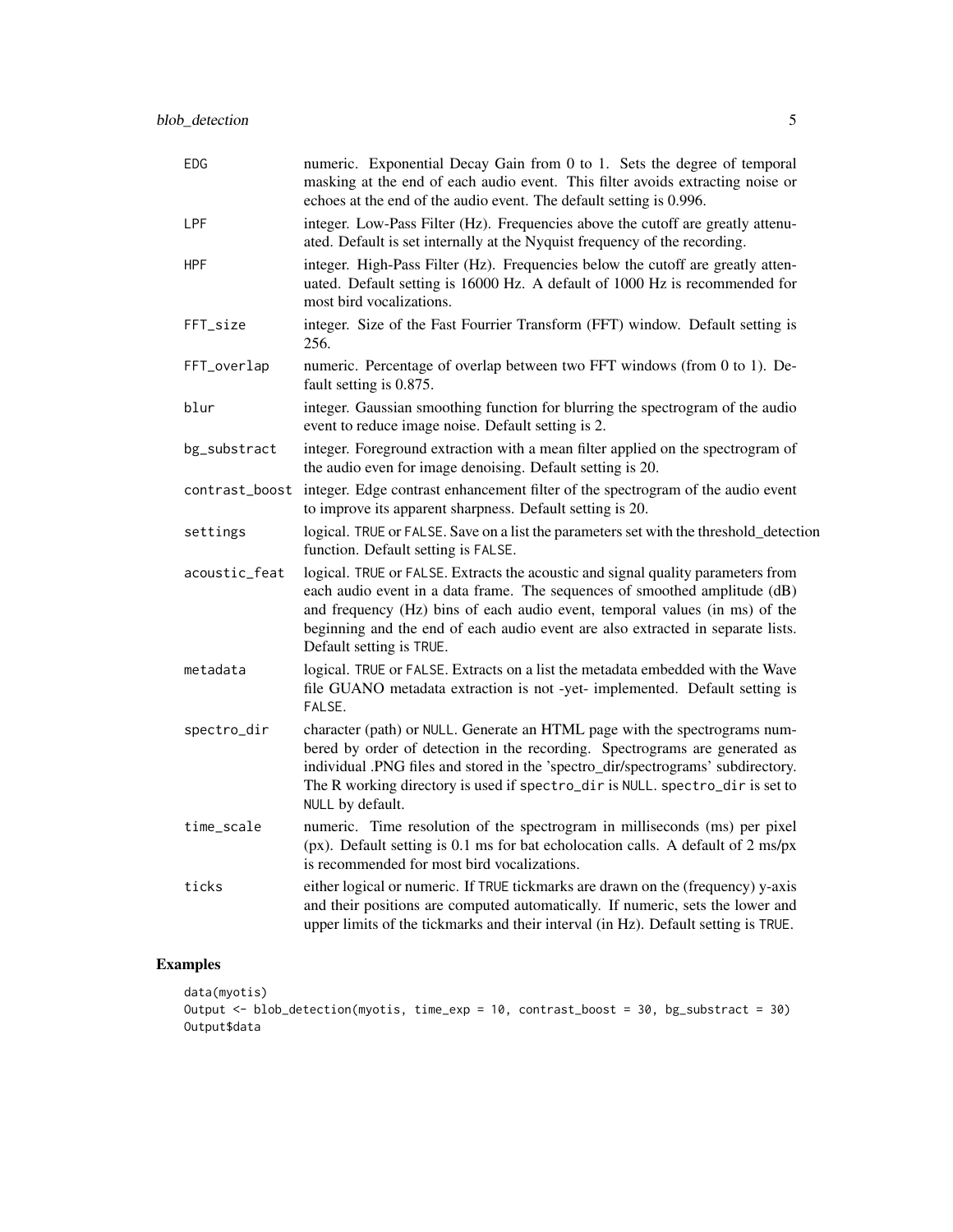<span id="page-5-0"></span>This function returns the spectrographic representation of a time wave in the absolute scale or in decibels (dB) using the Fast Fourier transform (FFT).

# Usage

```
fspec(
 wave,
  channel = "left",
 FFT\_size = 256,
 FFT_overlap = 0.875,FFT_win = "hann",
 LPF,
 HPF = 0,
  tlim = NULL,
  flim = NULL,rotate = FALSE,
  to_dB = TRUE)
```

| wave        | a Wave object.                                                                                                                                      |
|-------------|-----------------------------------------------------------------------------------------------------------------------------------------------------|
| channel     | character. Channel to keep for analysis in a stereo recording: "left" or "right".<br>Default setting is left.                                       |
| FFT_size    | integer. Size of the Fast Fourrier Transform (FFT) window. Default setting is<br>256.                                                               |
| FFT_overlap | numeric. Percentage of overlap between two FFT windows (from 0 to 1). De-<br>fault setting is 0.875.                                                |
| FFT_win     | character. Specify the type of FFT window: "hann", "blackman4", or "black-<br>man7". Default setting is "hann".                                     |
| <b>LPF</b>  | integer. Low-Pass Filter (Hz). Frequencies above the cutoff are greatly attenu-<br>ated. Default setting is the Nyquist frequency of the recording. |
| <b>HPF</b>  | integer. High-Pass Filter (Hz). Frequencies below the cutoff are greatly attenu-<br>ated. Default setting is 0 Hz.                                  |
| tlim        | numeric. Specify the time limits on the X-axis in seconds (s). Default setting is<br>NULL, <i>i.e</i> no time limits.                               |
| flim        | numeric. Specify the frequency limits on the Y-axis in Hz. Default setting is<br>NULL, i.e. frequency limits are equal to $c(0, LPF)$ .             |
| rotate      | logical. Should the matrix be rotated 90° counter clockwise ? Default setting is<br>FALSE.                                                          |
| to_dB       | logical. Convert magnitude values to decibels (dB)? Default is TRUE.                                                                                |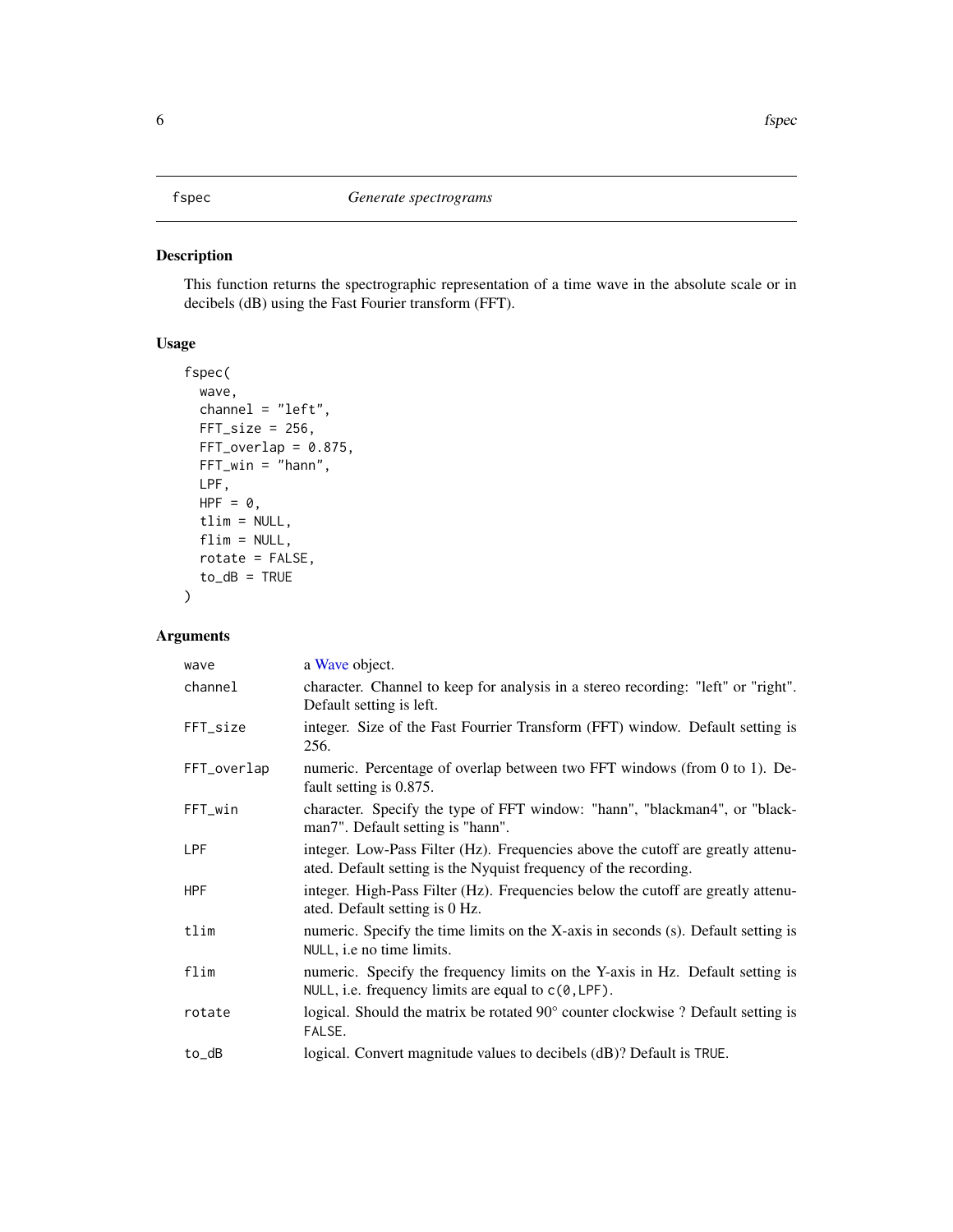<span id="page-6-0"></span>guano\_md 7

# Value

A matrix of amplitude or decibel (dB) values in the time / frequency domain.

# Examples

```
data(myotis)
image(fspec(myotis, tlim = c(1, 2), rotate = TRUE))
```
# guano\_md *Read GUANO metadata in audio file*

# Description

Read GUANO metadata in audio file

#### Usage

guano\_md(file)

# Arguments

file Path to a wav file

#### Value

list of named metadata fields

metadata *Extract metadata*

# Description

Extract metadata

Extract metadata from Zero-Crossing files

Extract metadata from a Wave object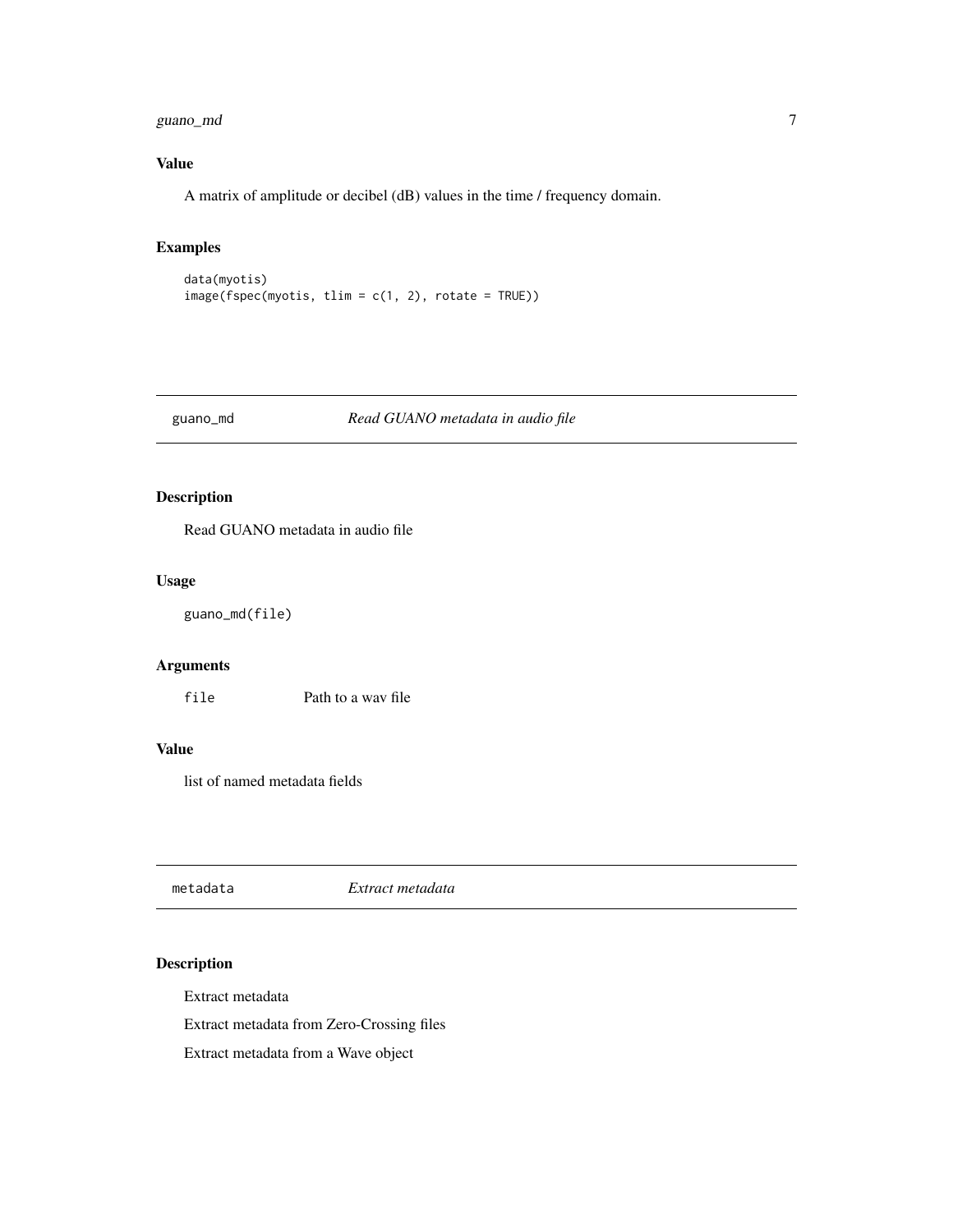# Usage

```
metadata(x, ...)
## S3 method for class 'character'
metadata(x, file_type = c(file_type_guess(x), "wav", "zc"), ...)## S3 method for class 'blob_detection'
metadata(x, ...)
## S3 method for class 'threshold_detection'
metadata(x, ...)
## S3 method for class 'zc'
metadata(x, ...)
## S3 method for class 'Wave'
metadata(x, \ldots)
```
# Arguments

| X.        | an object for which metadata will be extracted                                              |
|-----------|---------------------------------------------------------------------------------------------|
| $\ddotsc$ | further arguments passed to or from other methods.                                          |
| file_type | type of file to read metadata from. Wav and Zero-Crossing files are currently<br>supported. |

| Convert MP3 to WAV<br>mp3_to_wav |
|----------------------------------|
|----------------------------------|

# Description

Convert an MP3 file to a Wave file

# Usage

```
mp3_to_wav(file, output_dir = dirname(file), delete = FALSE)
```

| file       | path to a MP3 file.                                                                                   |
|------------|-------------------------------------------------------------------------------------------------------|
| output_dir | where to save the converted Wave file. The Wave file is saved by default to the<br>MP3 file location. |
| delete     | delete the original MP3 file ?                                                                        |

<span id="page-7-0"></span>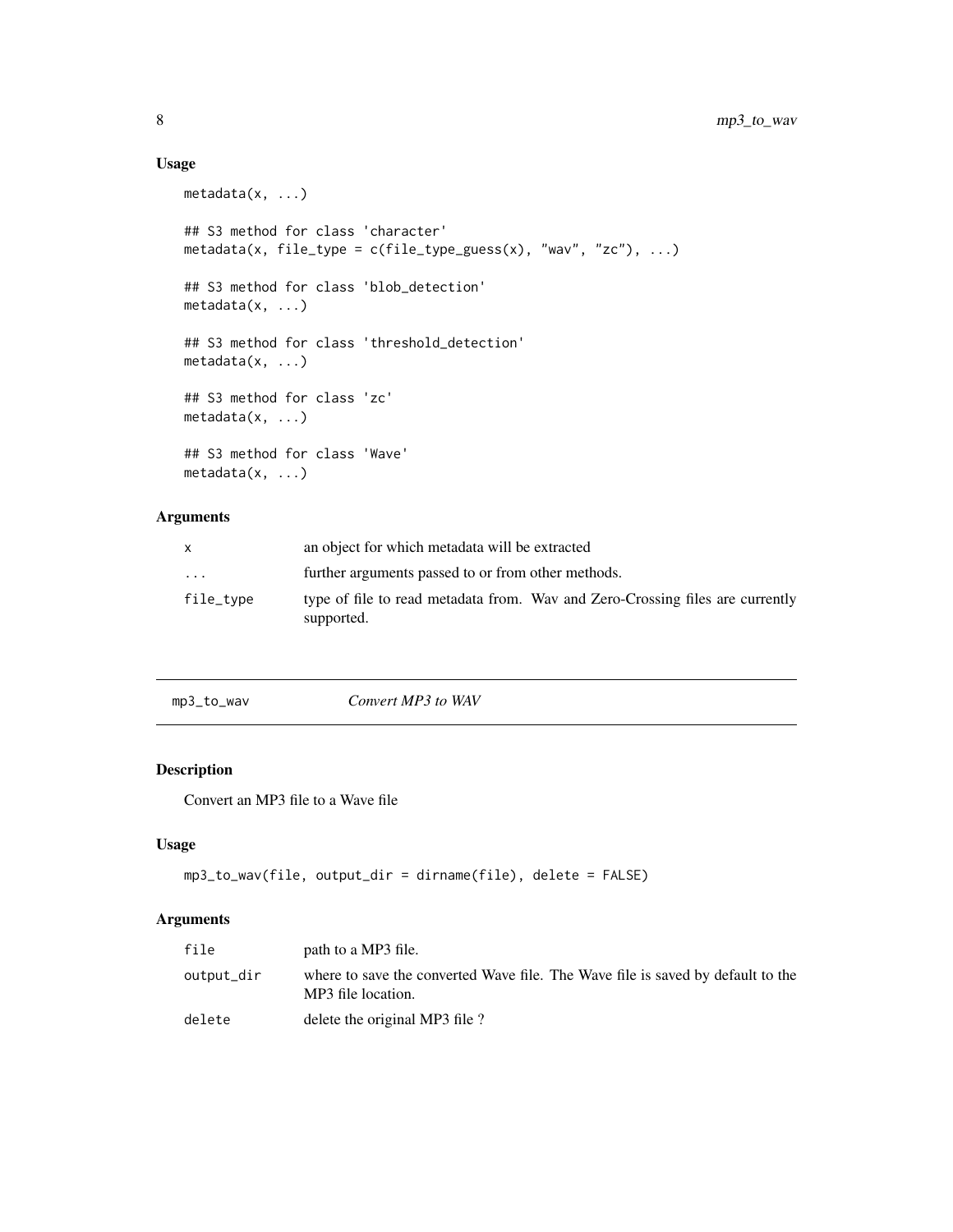<span id="page-8-0"></span>The myotis dataset is a Wave file of 19.73 seconds, 16 bits, mono, 10x time expanded recording with a sampling rate at 50000 Hz. It contains 20 echolocation calls of several species from the Myotis genus. The recording was made in United-Kingdom with a D500X bat detector from Pettersson Elektronik AB.

The zc dataset is a Zero-Crossing file of 16384 dots containing a sequence of 24 echolocation calls of a hoary bat (Lasiurus cinereus). This ZC recording was made in Gatineau Park, Quebec, eastern Canada, during the summer 2017 with a Walkabout bat detector from Titley Scientific.

#### Usage

myotis

zc

#### Format

[Wave](#page-0-0) object

Zero-Crossing object

#### plot\_zc *Generate spectrogram for Zero-Crossing files*

#### Description

Generate spectrogram for Zero-Crossing files.

#### Usage

```
plot_zc(
  x,
 LPF = 125000,HPF = 16000,
  tlim = c(0, Inf),
  flim = c(HPF, LPF),ybar = TRUE,ybar.1ty = 2,
  ybar.col = "gray",dot.size = 0.3,
  dot.col = "red",
  ...
)
```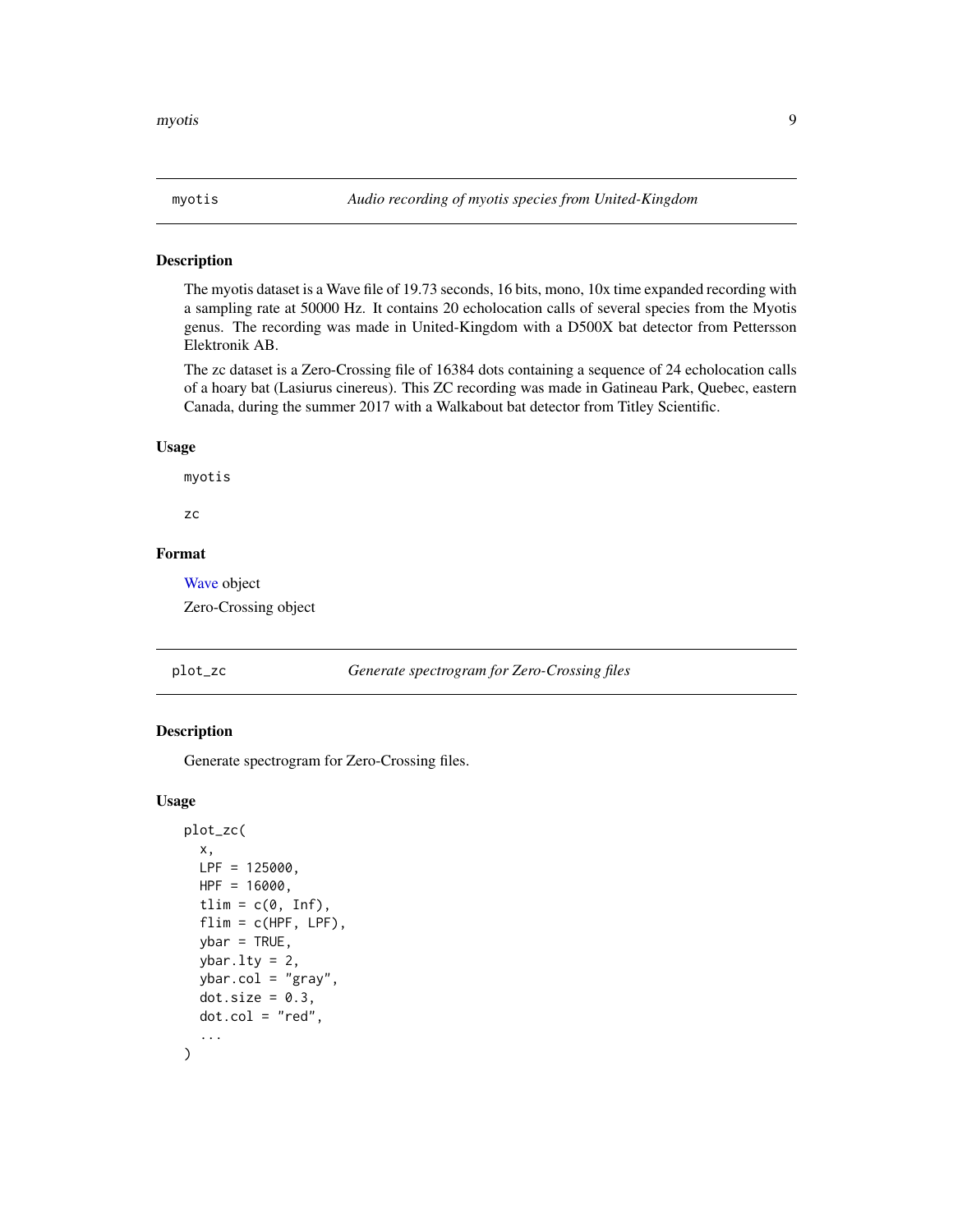# <span id="page-9-0"></span>Arguments

| X          | an object of class 'zc'.                                                                                               |
|------------|------------------------------------------------------------------------------------------------------------------------|
| <b>LPF</b> | numeric. Low-Pass Filter (Hz). Frequencies above the cutoff are greatly attenu-<br>ated. Default is set to 125000 Hz.  |
| <b>HPF</b> | numeric. High-Pass Filter (Hz). Frequencies below the cutoff are greatly atten-<br>uated. Default setting is 16000 Hz. |
| tlim       | numeric. Time limits of the plot in seconds (s). Default setting is set to $c(0, \text{Inf})$ .                        |
| flim       | numeric. Frequency limits of plot in Hz. Default setting is set to $c$ (HPF, LPF)                                      |
| ybar       | should horizontal scale bars be plotted. Default is TRUE.                                                              |
| ybar.lty   | line type of the horizontal scale bars.                                                                                |
| ybar.col   | color of the horizontal scale bars.                                                                                    |
| dot.size   | dot size.                                                                                                              |
| dot.col    | dot color.                                                                                                             |
| .          | not currently implemented.                                                                                             |
|            |                                                                                                                        |

# Examples

data(zc) plot\_zc(zc)

<span id="page-9-1"></span>

| read_audio | Decode audio files |  |
|------------|--------------------|--|
|            |                    |  |

# Description

Read audio files into a [Wave](#page-0-0) object. WAV, WAC and MP3 files are currently supported.

# Usage

```
read_audio(file, time_exp = 1, from = NULL, to = NULL)
```
# Arguments

| file     | a Wave, WAC or MP3 recording containing animal vocalizations.                                                                                    |
|----------|--------------------------------------------------------------------------------------------------------------------------------------------------|
| time_exp | integer. Time expansion factor of the recording. Set to 1 for real-time recording<br>or above for time expanded recording. Default setting is 1. |
| from     | optional. Numeric. Where to start reading the recording, in seconds (s).                                                                         |
| to       | optional. Numeric. Where to end reading the recording, in seconds (s).                                                                           |

# Value

A [Wave](#page-0-0) object.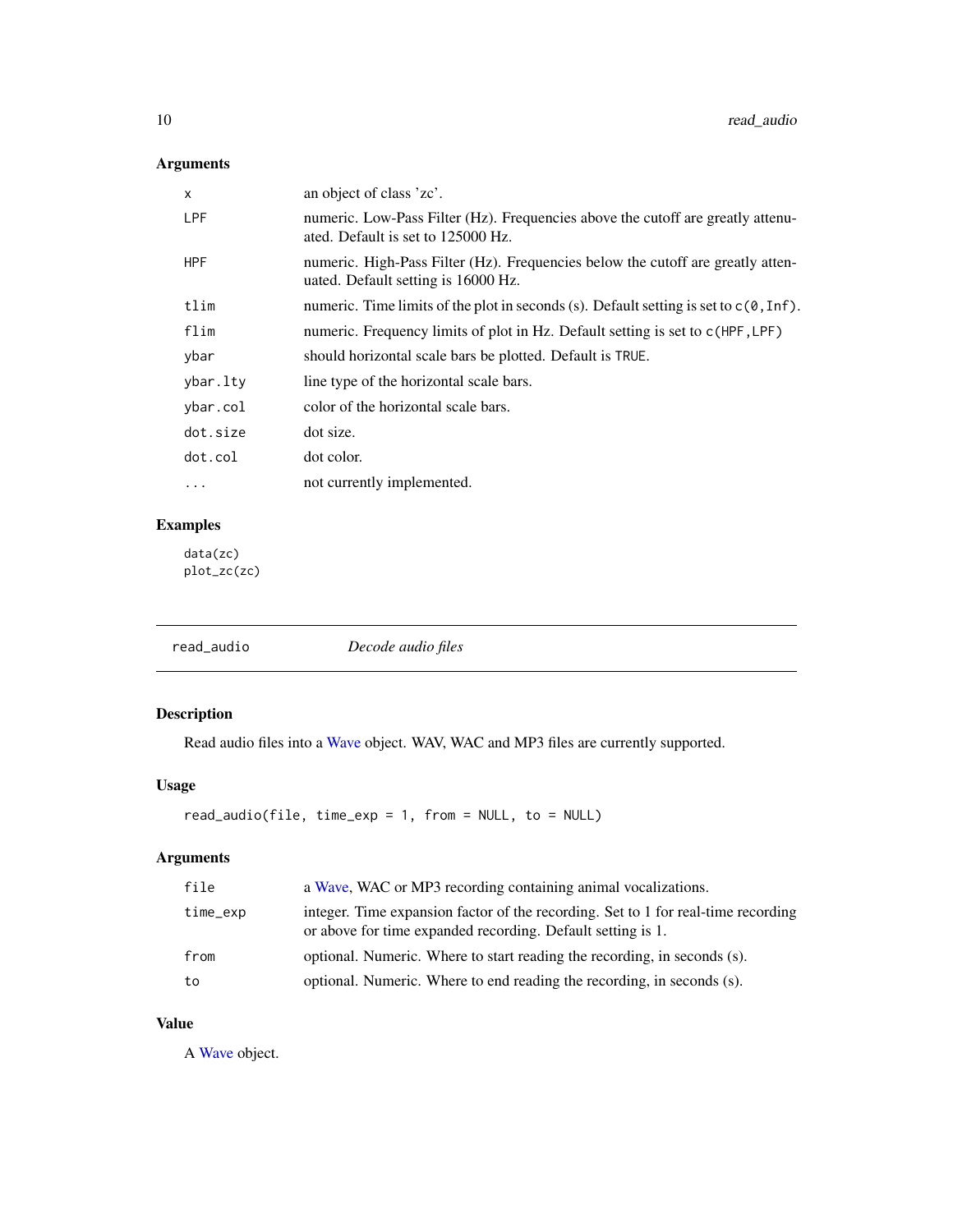#### <span id="page-10-0"></span>read\_mp3 11

# Examples

```
filepath <- system.file("extdata", "recording.wav", package = "bioacoustics")
read_audio(filepath)
```
read\_mp3 *Read MP3 files*

# Description

A thin wrapped around [readMP3](#page-0-0) from the package tuneR.

# Usage

 $read_mpg(file, time\_exp = 1, ...)$ 

# Arguments

| file     | a MP3 file.                                                                                                                                      |
|----------|--------------------------------------------------------------------------------------------------------------------------------------------------|
| time_exp | integer. Time expansion factor of the recording. Set to 1 for real-time recording<br>or above for time expanded recording. Default setting is 1. |
| $\cdots$ | currently not implemented.                                                                                                                       |

# Value

A [Wave](#page-0-0) object.

# Examples

```
filepath <- system.file("extdata", "recording.mp3", package = "bioacoustics")
read_mp3(filepath)
```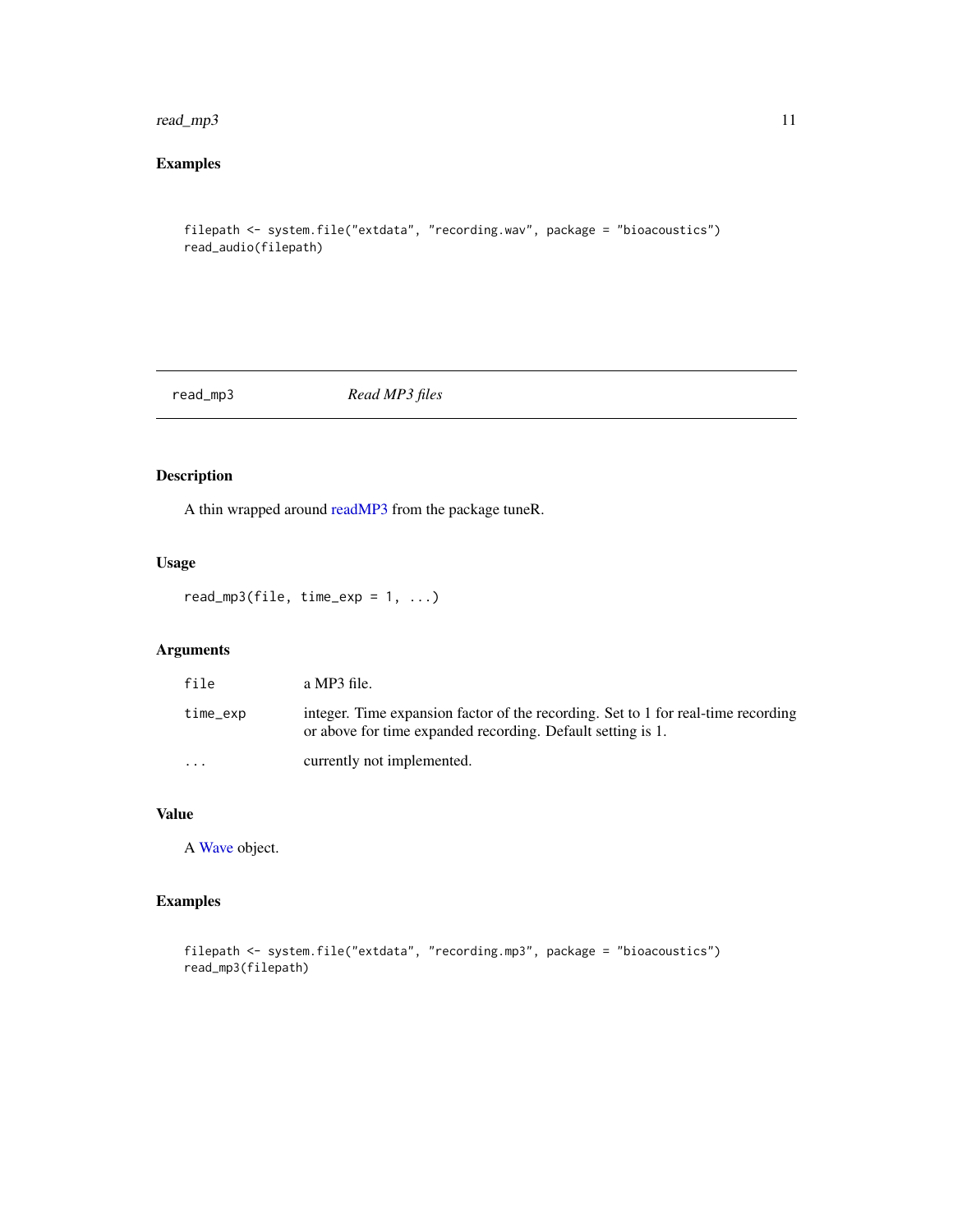<span id="page-11-0"></span>

Convert a Wildlife Acoustics' proprietary compressed WAC file into a [Wave](#page-0-0) object

# Usage

 $read_wac(file, time\_exp = 1, write_wav = NULL, ...)$ 

# Arguments

| file      | a WAC file.                                                                                                                                      |
|-----------|--------------------------------------------------------------------------------------------------------------------------------------------------|
| time_exp  | integer. Time expansion factor of the recording. Set to 1 for real-time recording<br>or above for time expanded recording. Default setting is 1. |
| write_wav | optional folder path where WAV files will be written.                                                                                            |
| $\ddots$  | currently not implemented.                                                                                                                       |

# Value

A [Wave](#page-0-0) object.

## Examples

```
filepath <- system.file("extdata", "recording_20170716_230503.wac", package = "bioacoustics")
read_wac(filepath)
```

| read wav |  |
|----------|--|
|----------|--|

read\_wav *Read WAV files*

#### Description

A thin wrapped around [readWave](#page-0-0) from the package tuneR.

#### Usage

```
read_wav(file, time_exp = 1, from = NULL, to = NULL)
```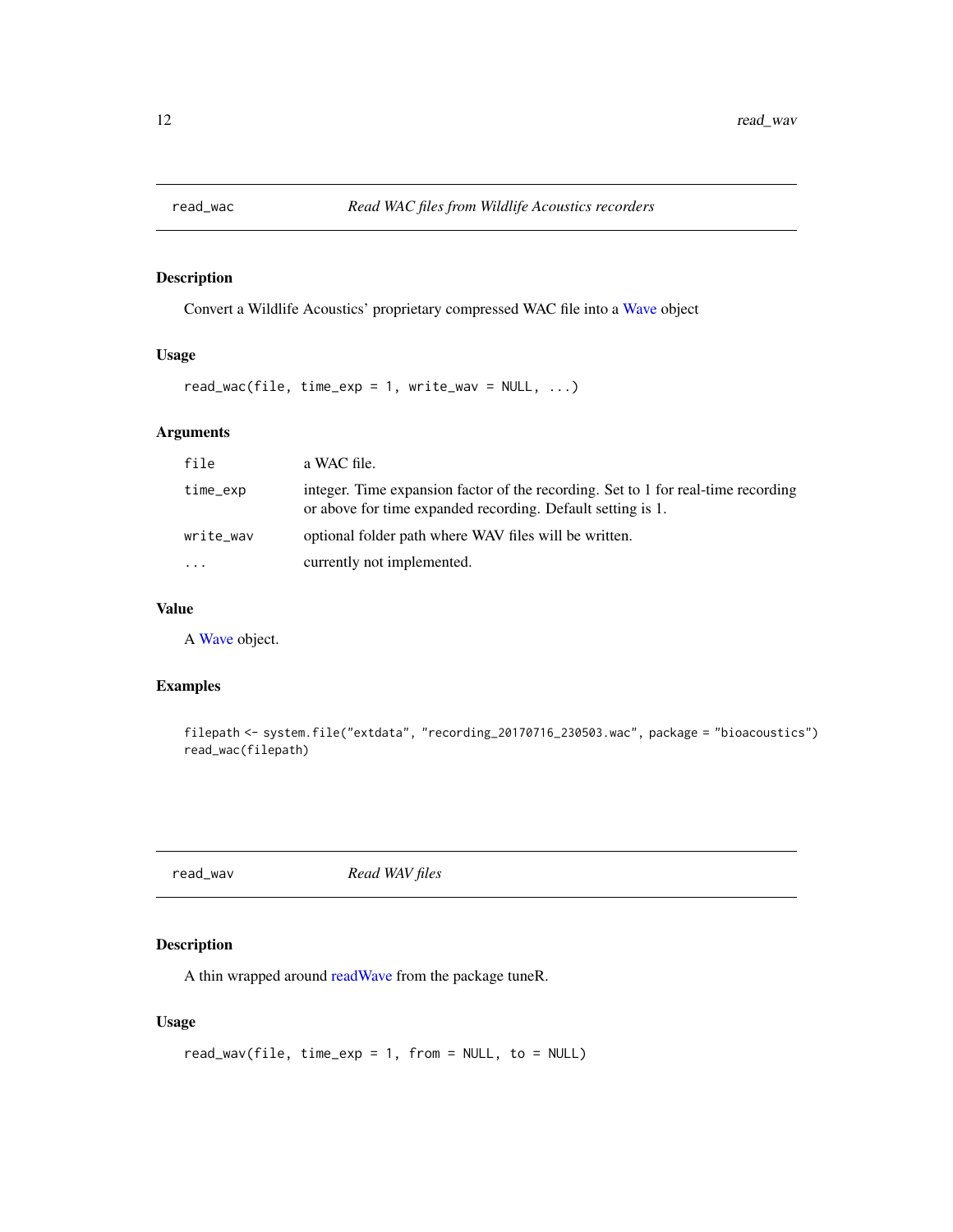#### <span id="page-12-0"></span>read\_zc 13

# Arguments

| file     | a WAV file.                                                                                                                                      |
|----------|--------------------------------------------------------------------------------------------------------------------------------------------------|
| time_exp | integer. Time expansion factor of the recording. Set to 1 for real-time recording<br>or above for time expanded recording. Default setting is 1. |
| from     | optional. Numeric. Where to start reading the recording, in seconds (s).                                                                         |
| to       | optional. Numeric. Where to end reading the recording, in seconds (s).                                                                           |

## Value

A [Wave](#page-0-0) object.

# Examples

```
filepath <- system.file("extdata", "recording.wav", package = "bioacoustics")
read_wav(filepath)
```
read\_zc *Read Zero-Crossing files*

# Description

Read Zero-Crossing files (.zc, .#) from various bat recorders

#### Usage

read\_zc(file)

# Arguments

file a Zero-Crossing file.

# Value

an object of class 'zc'.

# Examples

## Not run: zc <- read\_zc("file")

## End(Not run)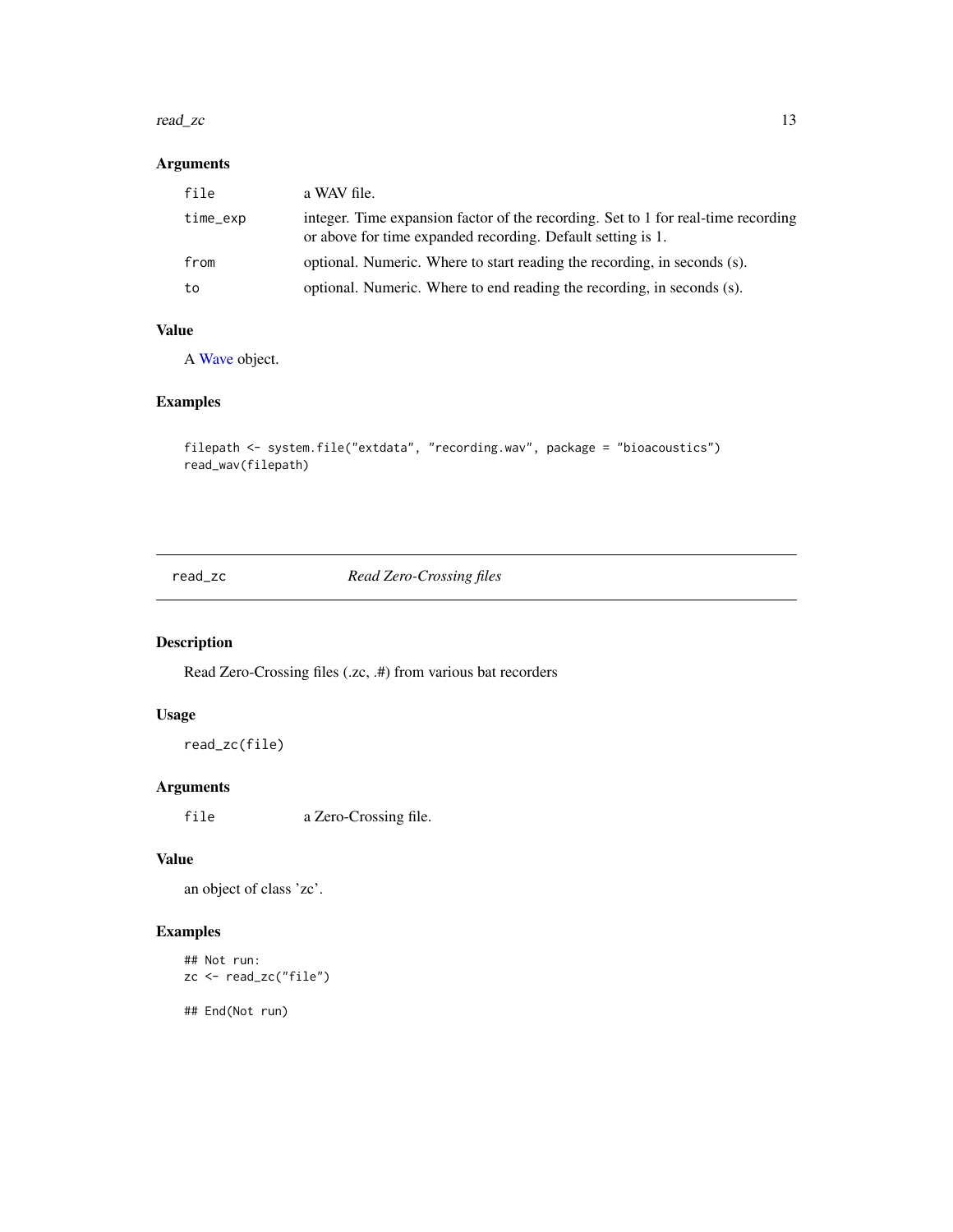<span id="page-13-0"></span>

Plot a spectrogram

# Usage

```
spectro(
 wave,
 channel = "left",
 FFT\_size = 256,
 FFT_overlap = 0.875,FFT\_win = "hann",LPF,
 HPF = 0,
 tlim = NULL,
 flim = NULL,
 ticks_y = NULL,
 col = graycolors(25, 1, 0)\mathcal{L}
```

| wave        | a Wave object.                                                                                                                                                                                         |
|-------------|--------------------------------------------------------------------------------------------------------------------------------------------------------------------------------------------------------|
| channel     | character. Channel to keep for analysis in a stereo recording: "left" or "right".<br>Default setting is left.                                                                                          |
| FFT_size    | integer. Size of the Fast Fourrier Transform (FFT) window. Default setting is<br>256.                                                                                                                  |
| FFT_overlap | numeric. Percentage of overlap between two FFT windows (from 0 to 1). De-<br>fault setting is 0.875.                                                                                                   |
| FFT_win     | character. Specify the type of FFT window: "hann", "blackman4", or "black-<br>man7". Default setting is "hann".                                                                                        |
| <b>LPF</b>  | integer. Low-Pass Filter (Hz). Frequencies above the cutoff are greatly attenu-<br>ated. Default setting is the Nyquist frequency of the recording.                                                    |
| <b>HPF</b>  | integer. High-Pass Filter (Hz). Frequencies below the cutoff are greatly attenu-<br>ated. Default setting is 0 Hz.                                                                                     |
| tlim        | numeric. Specify the time limits on the X-axis in seconds (s). Default setting is<br>NULL, i.e no time limits.                                                                                         |
| flim        | numeric. Specify the frequency limits on the Y-axis in Hz. Default setting is<br>NULL, i.e. frequency limits are equal to $c(0, LPF)$ .                                                                |
| ticks_y     | numeric. Whether tickmarks should be drawn on the frequency Y-axis or not.<br>The lower and upper bounds of the tickmarks and their intervals (in Hz) has to<br>be specified. Default setting is NULL. |
| col         | set the colors for the amplitude scale (dB) of the spectrogram.                                                                                                                                        |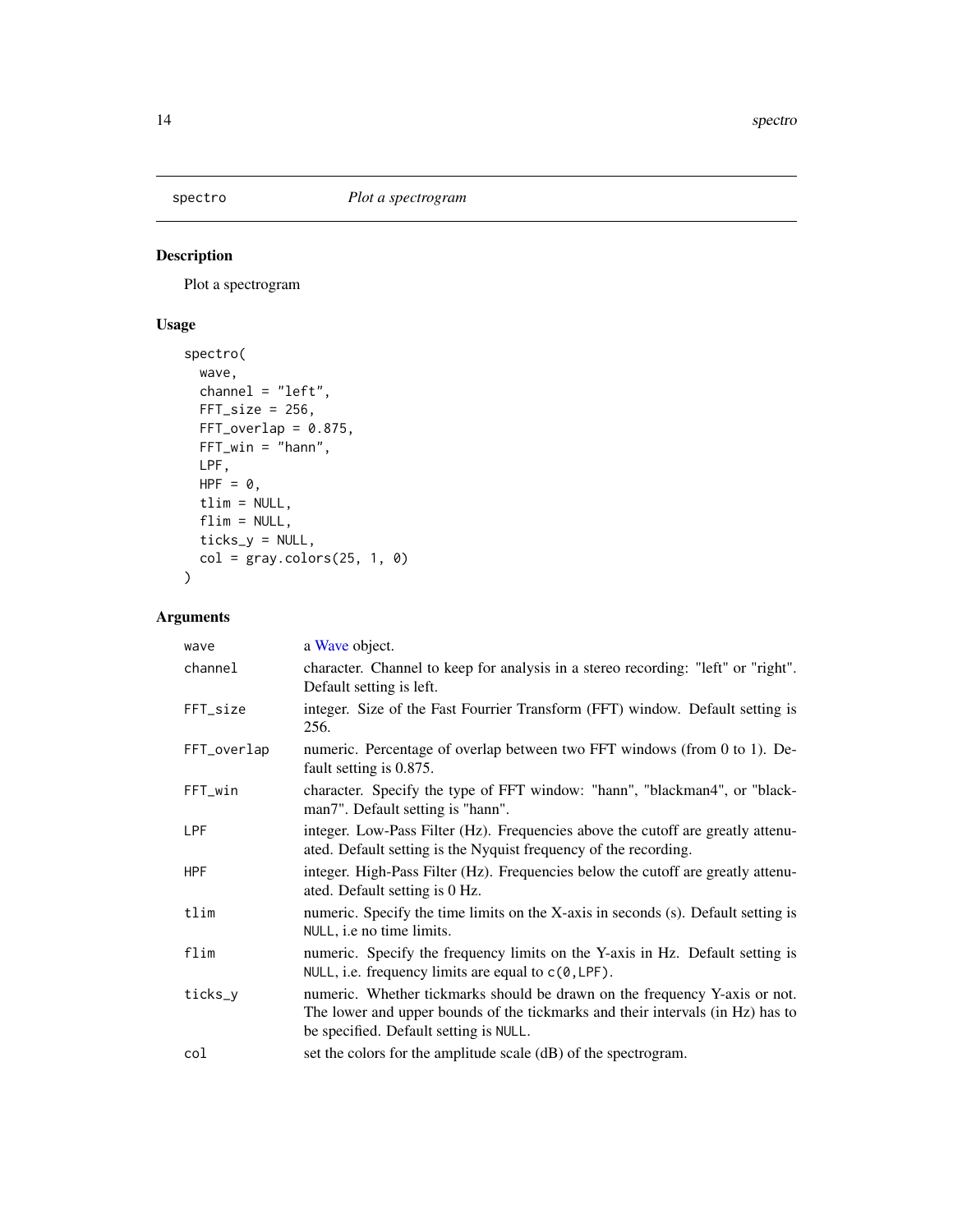# <span id="page-14-0"></span>threshold\_detection 15

# Examples

data(myotis) spectro(myotis, tlim = c(1, 2))

threshold\_detection *Amplitude threshold detector above Signal to Noise Ratio (SNR)*

#### Description

This function is a modified version of the Bat Bioacoustics freeware developed by Christopher Scott (2012). It combines several detection, filtering and audio feature extraction algorithms.

#### Usage

```
threshold_detection(
 wave,
  threshold = 14,
  channel = "left",
  time\_exp = 1,
 min\_dur = 1.5,
 max_dur = 80,
 min_TBE = 20,
 max_TBE = 1000,
 EDG = 0.996,
 LPF,
 HPF = 16000,FFT\_size = 256,
 FFT_overlap = 0.875,start_{thr} = 40,
  end_{thr} = 20,
  SNR_thr = 10,
  angle_thr = 40,
  duration_thr = 80,
 NWS = 100,
 KPE = 1e-05,
 KME = 1e-05,
  settings = FALSE,
  acoustic_feat = TRUE,
 metadata = FALSE,
  spectro_dir = NULL,
  time_scale = 0.1,
  ticks = TRUE
)
```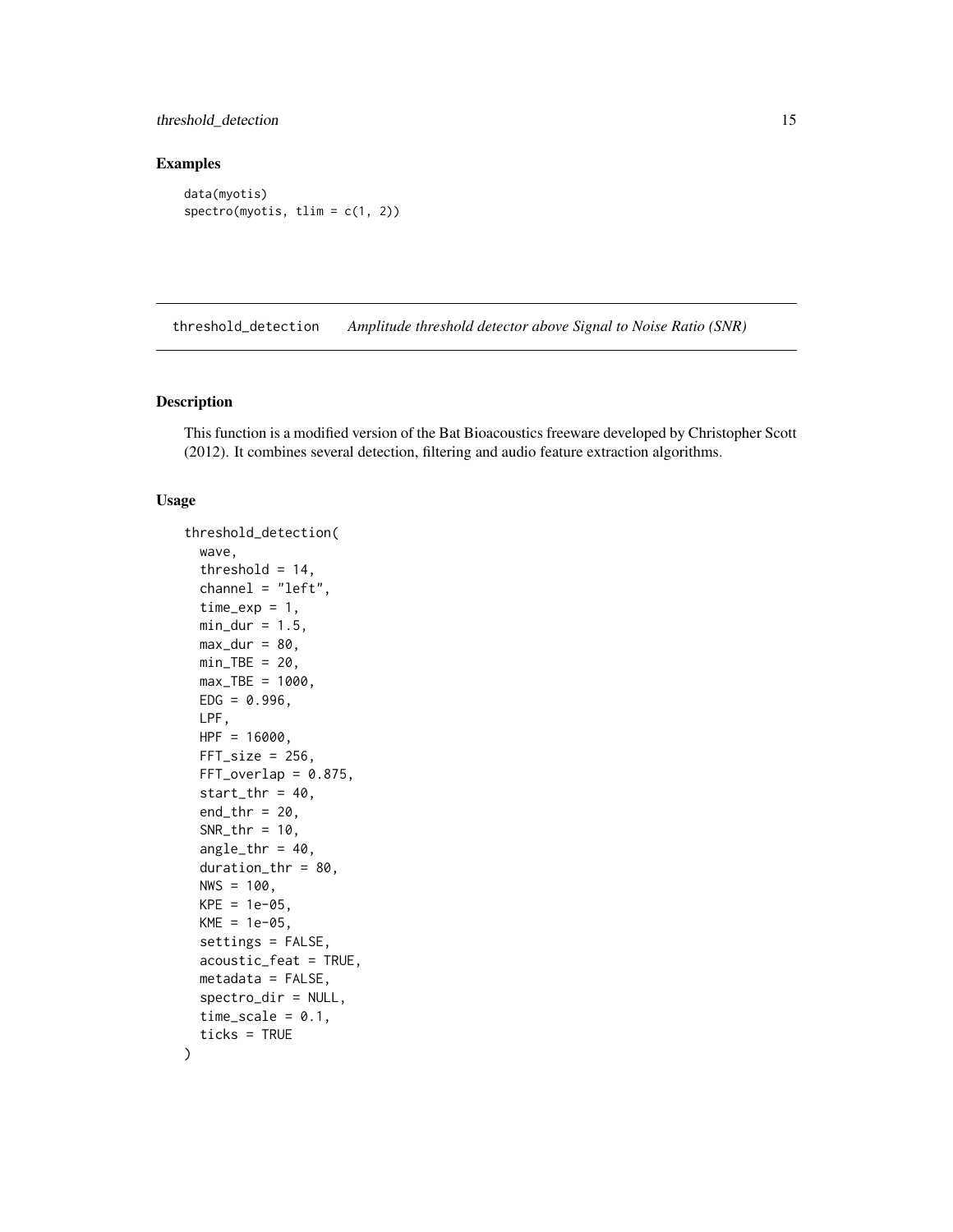<span id="page-15-0"></span>

| wave          | either a path to a file, or a Wave object.<br>Audio files will be automatically decoded internally using the function read_audio.                                                                                                                                                                                                                                                                                 |
|---------------|-------------------------------------------------------------------------------------------------------------------------------------------------------------------------------------------------------------------------------------------------------------------------------------------------------------------------------------------------------------------------------------------------------------------|
| threshold     | integer. Sensitivity of the audio event detection function (peak-picking algo-<br>rithm) in dB. A threshold value of 14 dB above SNR is recommended. Higher<br>values increase the risk of leaving audio events undetected (false negative). In a<br>noisy recording (low SNR) this sensitivity threshold may be set at 12 dB, but a<br>value below 10 dB is not recommended. Default setting is 14 dB above SNR. |
| channel       | character. Channel to keep for analysis in a stereo recording: 'left' or 'right'.<br>Do not need to be specified for mono recordings, recordings with more than two<br>channels are not yet supported. Default setting is 'left'.                                                                                                                                                                                 |
| time_exp      | integer. Time expansion factor of the recording. Set to 1 for real-time recording<br>or above for time expanded recording. Default setting is 1.                                                                                                                                                                                                                                                                  |
| min_dur       | numeric. Minimum duration threshold in milliseconds (ms). Extracted audio<br>events shorter than this threshold are ignored. Default setting is 1.5 ms.                                                                                                                                                                                                                                                           |
| max_dur       | numeric. Maximum duration threshold in milliseconds (ms). Extracted audio<br>events longer than this threshold are ignored. The default setting is 80 ms.                                                                                                                                                                                                                                                         |
| $min$ $-$ TBE | numeric. Minimum time window between two audio events in milliseconds<br>(ms). If the time interval between two successive audio events is shorter than<br>this window, they are ignored. The default setting is 20 ms.                                                                                                                                                                                           |
| max_TBE       | numeric. Maximum time window between two audio events in milliseconds<br>(ms). If the time interval between two successive audio events is longer than<br>this window, they are ignored. The default setting is 1000 ms.                                                                                                                                                                                          |
| EDG           | numeric. Exponential Decay Gain from 0 to 1. Sets the degree of temporal<br>masking at the end of each audio event. This filter avoids extracting noise or<br>echoes at the end of the audio event. The default setting is 0.996.                                                                                                                                                                                 |
| LPF           | integer. Low-Pass Filter (Hz). Frequencies above the cutoff are greatly attenu-<br>ated. Default is set internally at the Nyquist frequency of the recording.                                                                                                                                                                                                                                                     |
| <b>HPF</b>    | integer. High-Pass Filter (Hz). Frequencies below the cutoff are greatly atten-<br>uated. Default setting is 16000 Hz. A default of 1000 Hz is recommended for<br>most bird vocalizations.                                                                                                                                                                                                                        |
| FFT_size      | integer. Size of the Fast Fourrier Transform (FFT) window. Default setting is<br>256.                                                                                                                                                                                                                                                                                                                             |
| FFT_overlap   | numeric. Percentage of overlap between two FFT windows (from 0 to 1). De-<br>fault setting is 0.875.                                                                                                                                                                                                                                                                                                              |
| start_thr     | integer. Right to left amplitude threshold (dB) for audio event extraction, from<br>the audio event centroid. The last FFT where the amplitude level is equal or<br>above this threshold is considered the start of the audio event. Default setting is<br>40 dB. 20 dB is recommended for extracting bird vocalizations.                                                                                         |
| end_thr       | integer. Left to right amplitude threshold (dB) for audio event extraction, from<br>the audio event centroid. The last FFT where the amplitude level is equal or<br>above this threshold is considered the end of the audio event. Default setting is<br>20 dB. 30 dB is recommended for extracting bird vocalizations.                                                                                           |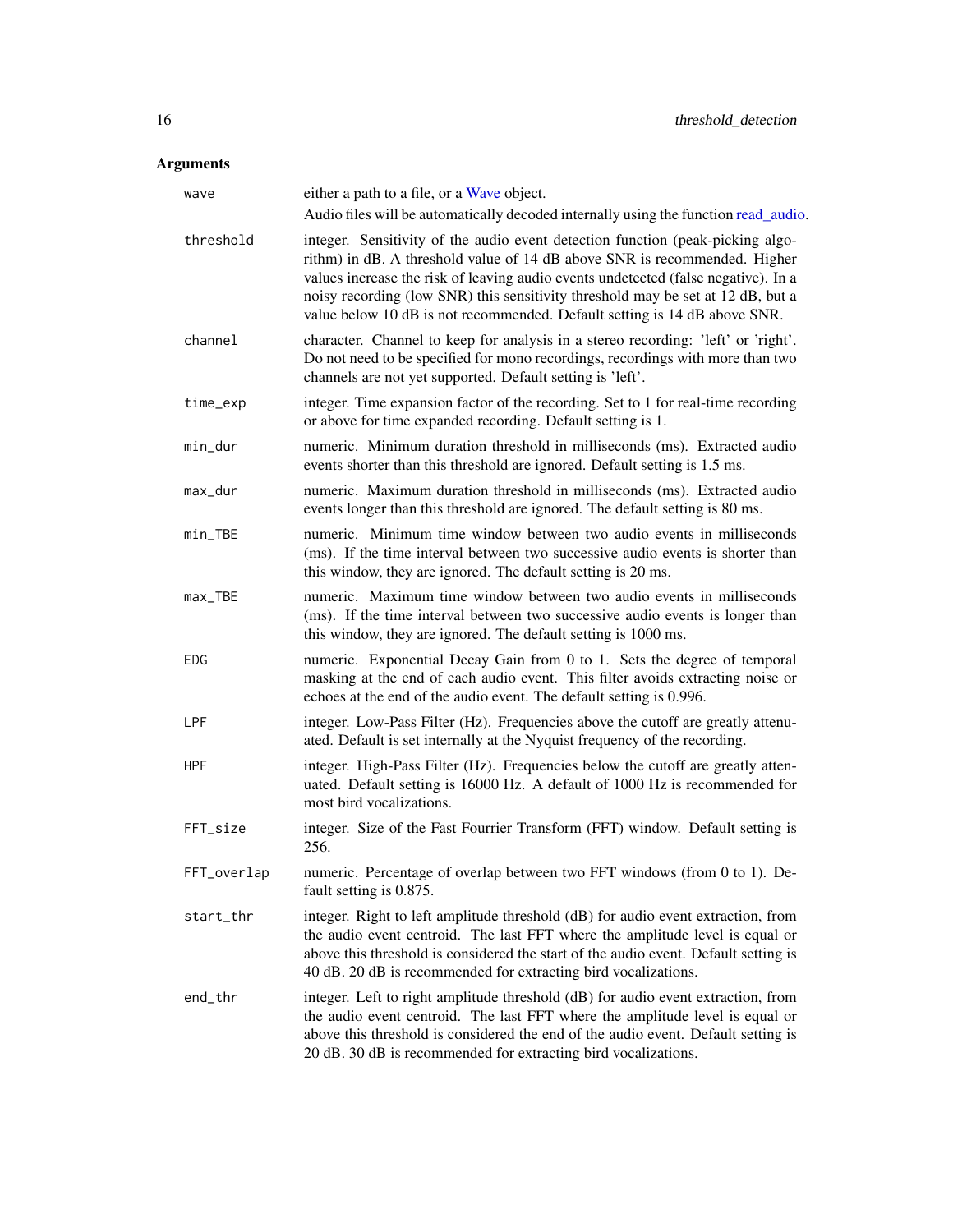| SNR_thr       | integer. SNR threshold (dB) at which the extraction of the audio event stops.<br>Default setting is 10 dB. 8 dB is recommended for bird vocalizations.                                                                                                                                                                                                       |
|---------------|--------------------------------------------------------------------------------------------------------------------------------------------------------------------------------------------------------------------------------------------------------------------------------------------------------------------------------------------------------------|
| angle_thr     | integer. Angle threshold (°) at which the audio event extraction stops. Default<br>setting is 40°. 125° is recommended for extracting bird vocalizations.                                                                                                                                                                                                    |
| duration_thr  | integer. Maximum duration threshold in milliseconds (ms) after which the mon-<br>itoring of the background noise is resumed. Default setting is 80 ms for bat<br>echolocation calls. A higher threshold value is recommended for extracting bird<br>vocalizations.                                                                                           |
| <b>NWS</b>    | integer. Length of the time window used for background noise estimation in the<br>recording (ms). A longer window size is less sensitive to local variations in the<br>background noise. Default setting is 100 ms.                                                                                                                                          |
| <b>KPE</b>    | numeric. Set the Process Error parameter of the Kalman filter. Default setting is<br>1e-05.                                                                                                                                                                                                                                                                  |
| <b>KME</b>    | numeric. Set the Measurement Error parameter of the Kalman filter. Default<br>setting is 1e-05.                                                                                                                                                                                                                                                              |
| settings      | logical. TRUE or FALSE. Save on a list the parameters set with the threshold_detection<br>function. Default setting is FALSE.                                                                                                                                                                                                                                |
| acoustic_feat | logical. TRUE or FALSE. Extracts the acoustic and signal quality parameters from<br>each audio event in a data frame. The sequences of smoothed amplitude (dB)<br>and frequency (Hz) bins of each audio event, temporal values (in ms) of the<br>beginning and the end of each audio event are also extracted in separate lists.<br>Default setting is TRUE. |
| metadata      | logical. TRUE or FALSE. Extracts on a list the metadata embedded with the Wave<br>file GUANO metadata extraction is not -yet- implemented. Default setting is<br>FALSE.                                                                                                                                                                                      |
| spectro_dir   | character (path) or NULL. Generate an HTML page with the spectrograms num-<br>bered by order of detection in the recording. Spectrograms are generated as<br>individual .PNG files and stored in the 'spectro_dir/spectrograms' subdirectory.<br>The R working directory is used if spectro_dir is NULL. spectro_dir is set to<br>NULL by default.           |
| time_scale    | numeric. Time resolution of the spectrogram in milliseconds (ms) per pixel<br>(px). Default setting is 0.1 ms for bat echolocation calls. A default of 2 ms/px<br>is recommended for most bird vocalizations.                                                                                                                                                |
| ticks         | either logical or numeric. If TRUE tickmarks are drawn on the (frequency) y-axis<br>and their positions are computed automatically. If numeric, sets the lower and<br>upper limits of the tickmarks and their interval (in Hz). Default setting is TRUE.                                                                                                     |

### Value

an object of class 'bioacoustics\_output'.

# Examples

```
data(myotis)
Output <- threshold_detection(myotis, time_exp = 10, HPF = 16000, LPF = 200000)
Output$data
```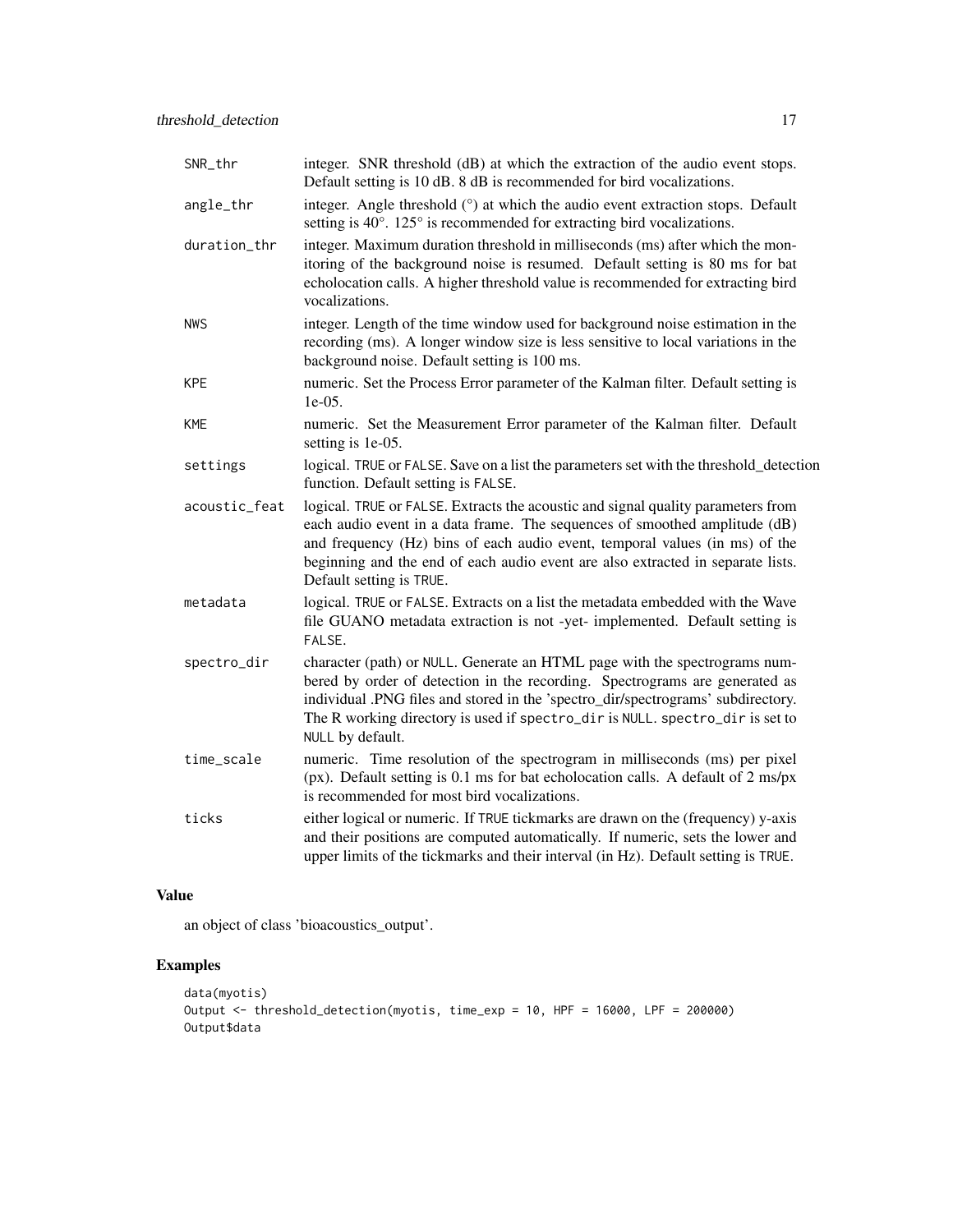<span id="page-17-0"></span>

Write Zero-Crossing files (.zc, .#)

# Usage

write\_zc(zc, filename)

# Arguments

| <b>ZC</b> | an object of class 'zc'.     |
|-----------|------------------------------|
| filename  | path or connection to write. |

# Examples

data(zc) filename <- tempfile()  $write\_zc(zc, filename = filename)$